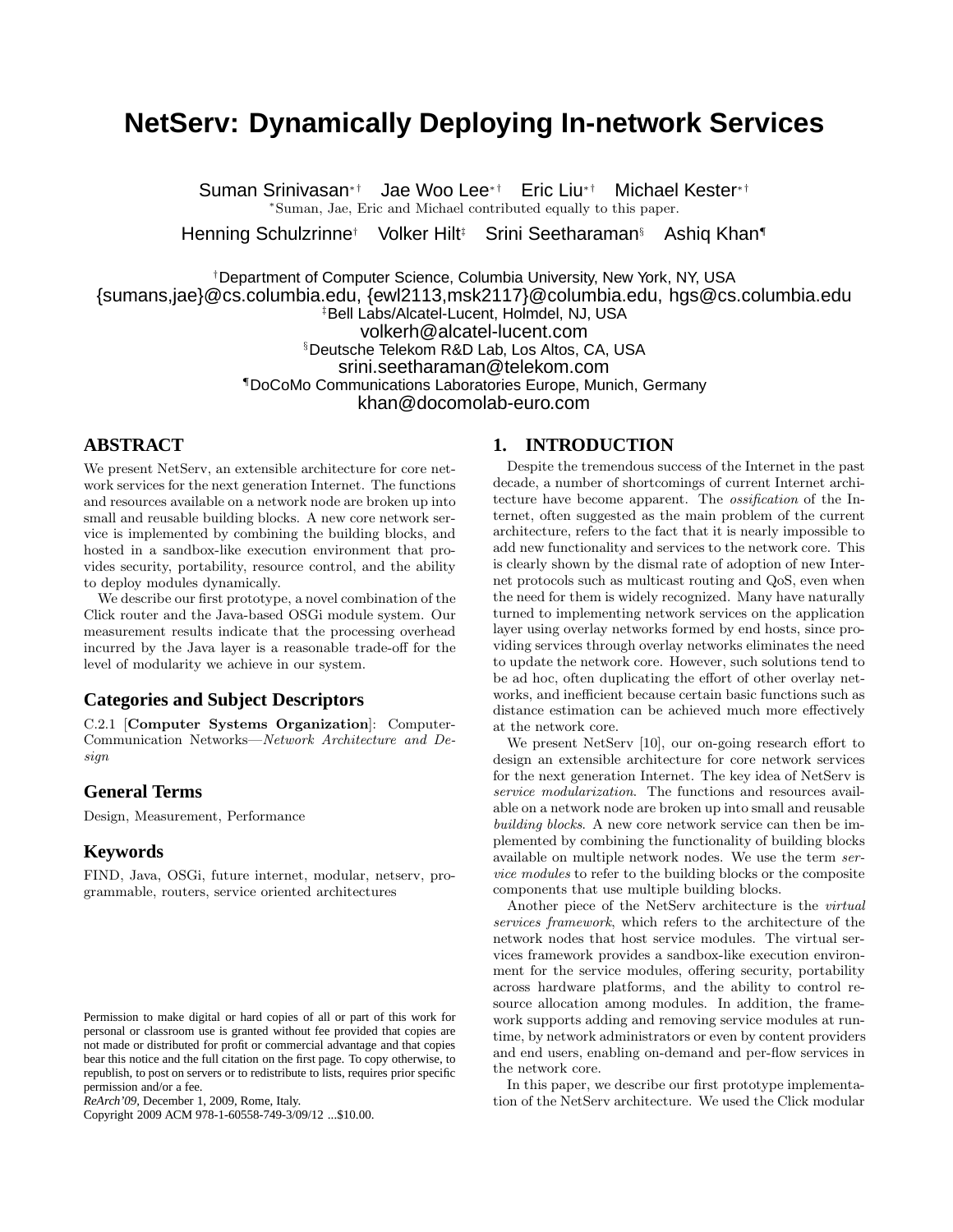router [19, 3] as a base router platform, and augmented it with a Java-based dynamic module system called OSGi [13], which provided the ability to load and unload service modules at runtime. Currently, the prototype implements a component inside the Click router that intercepts incoming packets and sends them to Java service modules that can be installed and uninstalled at runtime. The Java technology provides portability across hardware platforms, and a comprehensive security framework on which to build our security and resource control mechanisms in the future.

The Java technology has not been used much in routers, most likely due to concerns on its performance. We compared our prototype with a Click router running as a user process and also with a Linux kernel acting as a router using Maximum Loss Free Forwarding Rate (MLFFR) as the metric. Our results indicate that the processing overhead incurred by the Java layer is quite acceptable, as it is much smaller than other unavoidable penalties associated with systems where modules can be installed dynamically.

The rest of this paper is organized as follows. Section 2 gives a brief overview of the two technologies that we have used to implement our prototype: the Click modular router and the OSGi framework. Section 3 describes our prototype implementation in detail. Section 4 presents our measurement methods and results. Section 5 summarizes the related work. Finally, we conclude and discuss future work in Section 6.

# **2. TECHNOLOGY OVERVIEW**

#### **2.1 Click Modular Router**

Click [19, 3] is a modular software architecture for Linux and other UNIX-like platforms that allows for the creation of easily reconfigurable routers and switches. Click functionality is manipulated using a text file that specifies how modules, called *elements*, are arranged in a directed graph. The graph structure allows for numerous possibilities. One such possibility is shown in Figure 1. This example of a very simple Click configuration receives packets from eth0, counts them, and discards them. Click includes hundreds of predefined elements so it is easy to reconfigure a graph to implement many types of network devices. In addition, custom elements can be written to further extend functionality.

The Click router can run in two modes: user-mode or kernel-mode. User-mode runs as a user-level process. This means it does not replace the routing performed by the underlying Linux kernel. In contrast, kernel-mode runs as a module inside the Linux kernel and can replace the routing functionality of Linux.

The performance of the Click router is much higher in kernel-mode, and it can be further enhanced by replacing the standard Linux Ethernet drivers with polling drivers. Polling drivers turn off Linux's interrupt structure and device handling, and allow the network card to poll for packets.

Kernel-mode uses the proc file system to access data from a running element or to change the element's settings. If more extensive changes are required, Click offers the ability to replace the running configuration with an entirely new one, called hot-swapping. Compared to NetServ, Click's hotswap feature is limited in three ways. First, Click elements are written in  $C_{++}$ , thus the elements in binary form can be installed only on a particular hardware platform. Second, Click elements run inside the kernel so there is little to no FromDevice(eth0) -> Counter -> Discard;

#### Figure 1: A minimal Click configuration.

security or access control. Third, the ability to hot-swap a particular element into a running Click router is dependent on the element having been compiled into the Click kernel module. The router must be restarted to insert a newly developed element.

## **2.2 OSGi Framework**

 $\mathrm{OSGi^{TM}}$  [13] is a component framework for Java. In the OSGi framework, an application is organized as a set of modules, called bundles, which are Java Archive (JAR) files [6] that conform to the structure specified by the OSGi framework. The bundles can be loaded and unloaded at runtime. This enables installing a new feature into a running application or upgrading a part of it with newly written code, without having to shutdown and restart the application. There are a number of implementations of the OSGi framework available today, including open source software such as Apache Felix [1] and Eclipse Equinox [4].

In a normal Java application, a class can usually access any other public class in the same application, i.e., a class can create an instance of another public class and invoke a method on it. In OSGi, the scope of such an unrestricted access is limited to the enclosing bundle. In other words, the classes that belong to a bundle are not visible to the other classes that belong to other bundles. The only method of inter-bundle communication is for a bundle to explicitly export a service by listing a package containing the interfaces in the manifest file of its JAR file, and for another bundle to explicitly import the service, also by using its manifest file. The OSGi framework achieves this isolation of bundles by using a custom class loader.

# **3. NETSERV IMPLEMENTATION**

We implemented a prototype of NetServ using the Click modular router as the base platform. The Click router provides a high performance router platform that can be easily extended because of its modular approach. Extending the Click router is a matter of writing a new C++ class–an element in Click terminology–that extends a simple base class with a few member functions. This enabled us to develop our prototype concentrating on the NetServ functionality without having to worry about the basic router functionality. The current version of NetServ is based on the user-mode Click. Implementing NetServ on the kernel-mode Click is planned as a future work.

On top of the Click router platform, we used the OSGi framework. OSGi provides an ideal foundation on which we can realize our vision of a secure and portable services framework that supports dynamic distribution of services. Since OSGi is based on Java, it naturally inherits the portability across hardware platforms and the comprehensive Java security architecture [7]. OSGi's ability to load and unload bundles at runtime satisfies the fundamental requirement of dynamic distribution of services. The strict separation of OSGi bundles provides a solid starting point to address the security concerns associated with dynamic distribution of services.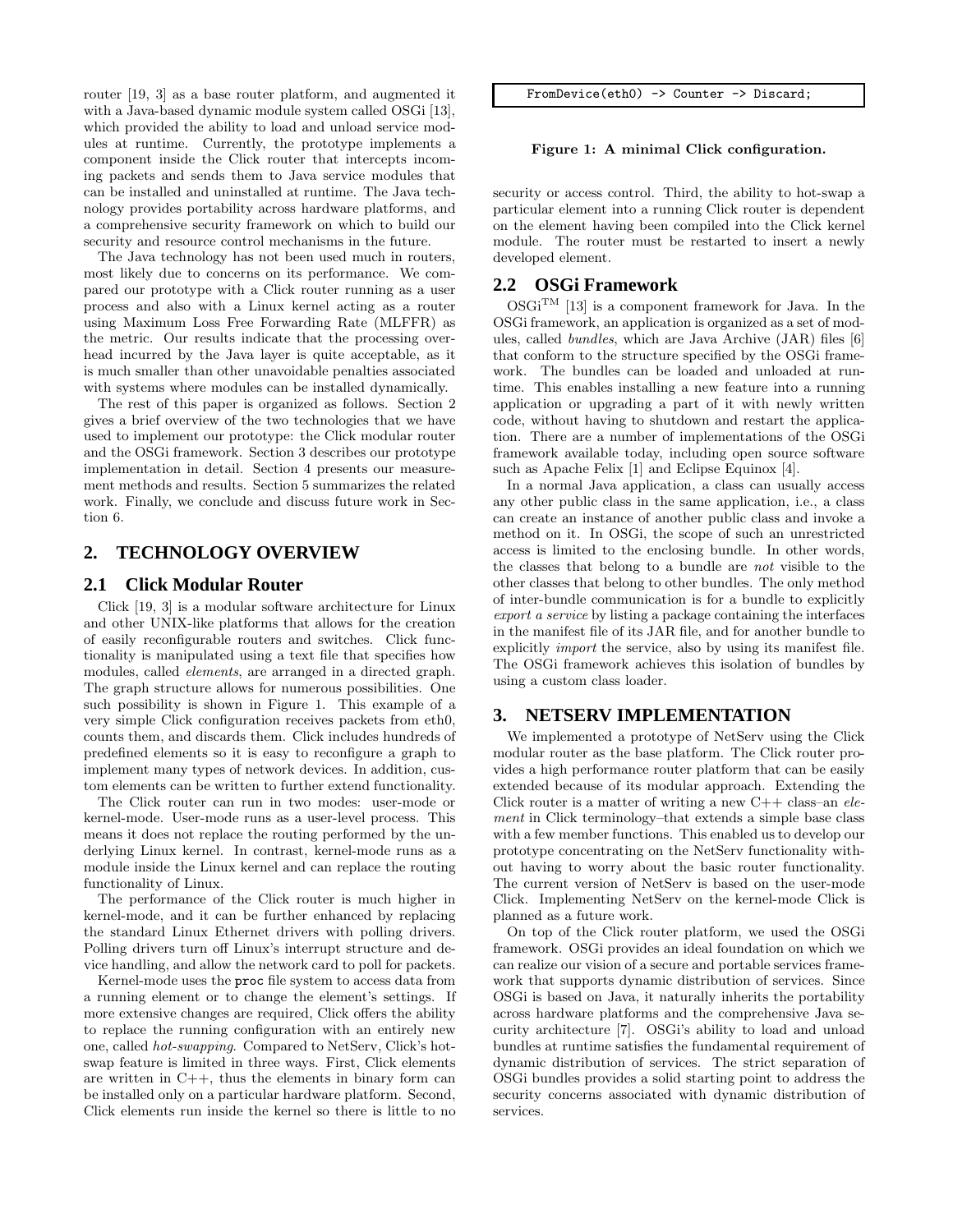

Figure 2: NetServ prototype architecture.

Figure 2 depicts the overall architecture of the prototype implementation. The shaded boxes represent different components of NetServ, and the thick arrow represents the flow of a packet being forwarded by the router, taking a detour into the NetServ components.

We wrote a Click element in C++, called NetServ, and configured a Click router to place the NetServ element on the path of the packet flow. Our test configuration was based on the basic IP router configuration that came with the Click software package. In that configuration, the NetServ element was placed between the CheckIPHeader and StaticI-PLookup elements. When a Click router is started, it calls the initialize() member function of each element. Net-Serv's initialize() creates a Java Virtual Machine (JVM), launches the OSGi framework, and loads the configured bundles.

The NetServ element creates a JVM using the Invocation API, which is a part of the Java Native Interface (JNI) [8]. The JNI specification provides various ways for Java code and  $C/C++$  code to call each other. The Invocation API, in particular, makes it possible for an application written in  $C/C++$  to embed a whole JVM in the same process. After creating a JVM, the NetServ element invokes a Java function to run inside the JVM. That Java function is an entry point into the NetServ.launch package, represented as a box labeled NetServ OSGi Launcher in Figure 2.

The NetServ OSGi Launcher serves two purposes. First, it launches the OSGi framework, which in turn will load the NetServ Building Block Bundle and all configured application bundles. Figure 2 shows only one application bundle loaded–labeled NetServ App Bundle–but multiple application bundles can be loaded as well, in which case the packet will travel through each bundle in the order they were loaded. An application bundle implements the PktProcessor interface, and registers itself with the global packet dispatcher in order to receive the incoming packets. The global packet dispatcher is a singleton object which is exported as a service by the NetServ Building Block Bundle.

Second, the NetServ OSGi Launcher provides a Java class called PktConduit, which is visible from the Building Block Bundle and also accessible from the C++ code in NetServ element. The PktConduit class therefore acts as a bridge

between the Java and  $C++$  regions. Such a bridge is necessary because an OSGi bundle is loaded using a custom class loader, making it invisible to other bundles or any other code outside the OSGi framework.

The NetServ element's initialize() function, before it returns, also finds and saves a handle to the injectPkt method of the PktConduit class using JNI. After the initialization is completed, the NetServ element diverts every incoming packet to the Java components by calling PktConduit.injectPkt(), which in turn will hand over the packet to the Building Block Bundle, which in turn will invoke all registered packet processors.

We avoid copying a packet when it is passed from  $C++$  to Java. We construct a direct byte buffer object that simply points to the memory address containing the packet using the NewDirectByteBuffer() JNI call. The reference to this object is then passed to the Java components.

#### **4. EVALUATION**

We want to ensure that our goal of increased modularity for network services does not come with unacceptable tradeoffs. There is a performance penalty associated with the detour that packets take into the Java layer of NetServ. We show that the performance penalty is a reasonable tradeoff. We measure NetServ's maximum loss free forwarding rate (MLFFR), which is defined to be the maximum number of packets that a router can forward without incurring any packet loss. We compare NetServ's performance to a plain Click router running in user-mode (Plain Click) and also to a Linux kernel acting as a router (Bare Linux).

#### **4.1 Measurement Environment**

The configuration we used for measurements involves three PCs, referred to as node 1, node 2, and node 3. Node 1 is connected directly to node 2, and node 2 is connected directly to node 3. When testing with only two machines, node 1 is connected to node 3 through a 10/100Mbs Ethernet switch. Node 1 is always the sending machine, node 3 is always the receiving machine, and node 2 is always the router.

The hardware used for testing was consistent but not identical for each node. Node 1, the packet source, is a Dell Optiplex 755, with an Intel Core 2 Duo E6750 at 2.66GHz, 2x 2GB DDR2 RAM at 800MHz, and an Intel 82566DM-2 Gigabit Ethernet card.

Node 2, the router, is a custom built machine with 2x Athlon MP 1600+ at 1.4GHz, 2x 512MB DDR RAM at 266MHz, and two Ethernet cards–an Intel 82557 100Mb card (eth0) and a DEC Tulip 100Mb card (eth1). We disabled one of the two CPUs in order to localize the load on the system.

Node 3, the destination, is an IBM ThinkPad T61, with an Intel Core 2 Duo T8100 at 2.10GHz, 1x 2GB DDR2 RAM at 667MHz, and an Intel 82566MM Gigabit Ethernet card.

The connections were all run at 100Mbps. All three PCs were booted into single-user mode to disable superfluous background processes. We enabled kernel-level logging for data collection.

We used kernel-mode Click to ensure that node 1 and node 3 are capable of sending and receiving as quickly as possible. For node 2, we used user-level Click since NetServ currently only runs in user-mode. Node 1 and node 3 ran Ubuntu Linux 8.04 with a patched 2.6.24.7 kernel, polling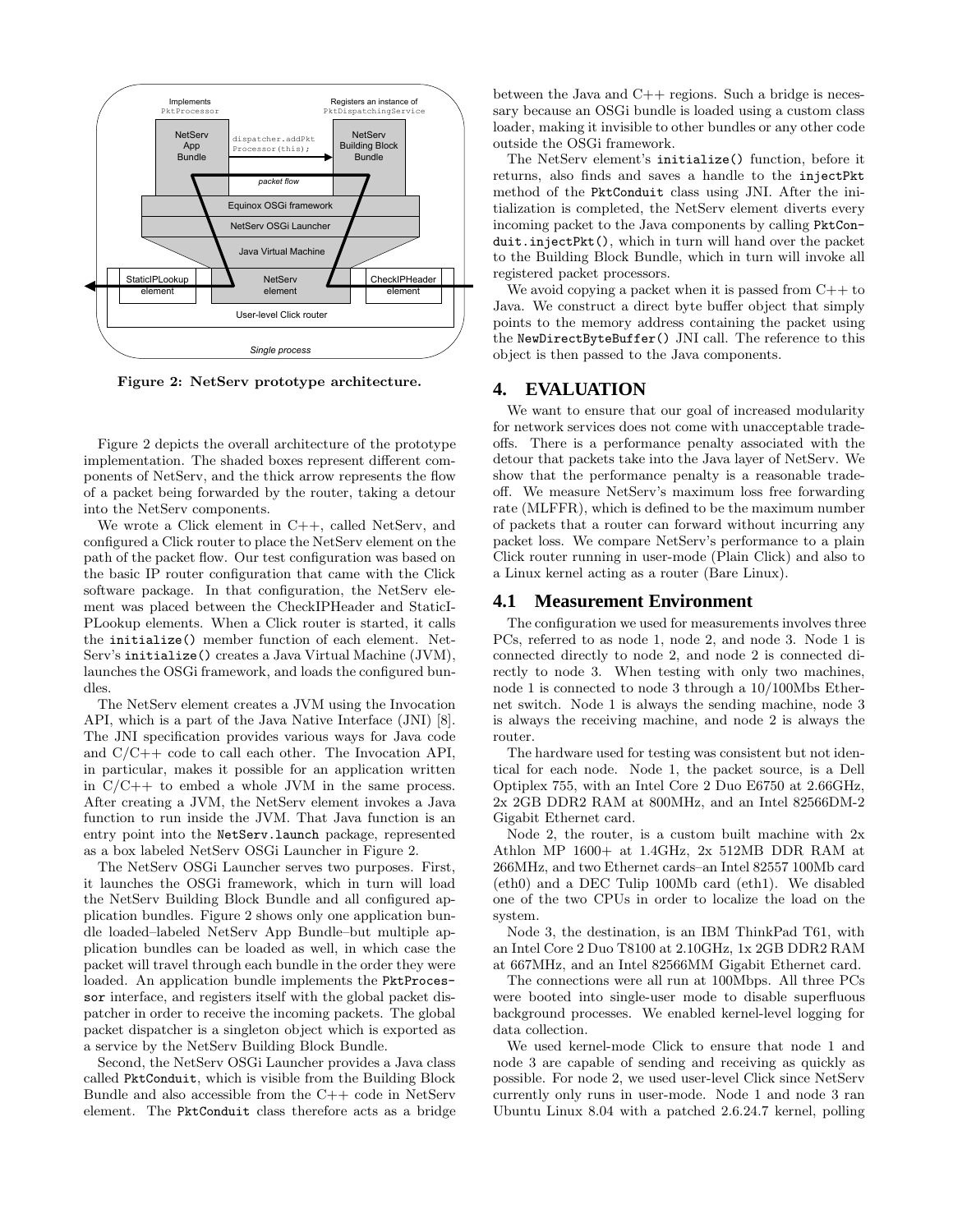

Figure 3: Comparison of the MLFFR of bare Linux, a user-mode Click router, and a user-mode Click router running NetServ, forwarding 64 byte packets.

Ethernet drivers, and Click version 1.7.0 rc1. Node 2 ran Ubuntu Linux 9.04, standard Ethernet drivers, and Click version 1.6.0.

## **4.2 Maximum Loss Free Forwarding Rate (MLFFR)**

The overall test for MLFFR involves having node 1 send and count packets, node 3 receive and count packets, and node 2 forward packets between node 1 and 3. We compare the counts from nodes 1 and 3 to determine when and how many packets are dropped. We identify MLFFR as the highest packet rate for which the packet count at node 1 is the same as the packet count at node 3. Our measurements show that the MLFFR for Bare Linux is 115,000 packets/sec, Plain Click is 36,500 packets/sec, and Click with NetServ is 27,900 packets/sec as depicted in Figure 3.

For each test run, node 1 generates packets using the Click element FastUDPSource and counts them as they are sent. Node 3 simply discards them after they have been counted. We have node 1 run successive tests using every rate between 100 and 143,000 packets/sec in increments of 100. Each rate is run for 20 seconds. The tests are run with both 64 and 1500 byte packets. We also have both node 1 and 3 log the packet count every second while the test is running. Node 2 is run in each of three different scenarios for forwarding: 1) Bare Linux, 2) Plain Click, and 3) Click with NetServ. MLFFR is calculated using the data collected from the kernel logging.

Bare Linux forwarding is enabled by changing the value of /proc/sys/net/ipv4/ip\_forward to 1. Node 2 uses the forwarding capability built into Linux kernel to handle packet forwarding.

Plain Click is a router configuration generated using the make-ip-conf.pl included with Click. This script creates a fully IP-compliant router. The configuration generated by this script will handle all typical forwarding duties expected of an IP router, including ARP requests and replies.

Click with NetServ uses the same configuration but inserts the NetServ element. The NetServ element is placed early in the path the packet travels: directly after it has been identified as an IP packet. The packet will travel through all the components depicted in Figure 2 with a single NetServ App Bundle installed. This bundle does nothing to the packet and is introduced to only gauge the overhead of sending a packet through NetServ.

Our tests for 64 byte packets show that there is sizable performance overhead when comparing Bare Linux to Plain Click. This was expected because node 2 is running Click in user-mode in the latter. This results in a kernel-to-user transition as the packet comes in to Click and then a userto-kernel transition as Click forwards the packet out to the intended destination. These transitions result in penalties to the performance of the system. When we compare Plain Click to Click with NetServ, we see additional overhead introduced by the NetServ components. However, we see that the overhead of introducing NetServ on top of Click is significantly less compared to the overhead between Bare Linux and Plain Click.

When looking at the 1500 byte packet test, Bare Linux, Plain Click, and Click with NetServ are all capable of forwarding rates that are comparable: just over 8200 packets/sec. Each router levels off at the same maximum rate because they reach the bandwidth limit of our setup. This result is favorable, as real world use of NetServ is more likely to involve manipulating larger packets instead of sending minimum sized packets as fast as possible.

Since the MLFFR of 115,000 packets/sec for bare Linux was sufficiently close to the theoretical MLFFR of 148,800 packets/sec for 100 Mbps Ethernet connection [19], we tested to make sure that the number represented the limit of the bare Linux routing performance rather than the line limit. We replaced node 2 with a 10/100Mbps Ethernet switch. A direct connection between the two nodes causes the connection to run at 1Gbps. The switch forced a 100Mbps connection. This ensures comparability with our other test cases which use 100Mbps connections. Performing our MLFFR test in this scenario resulted in a rate of about 142,200 packets/sec. In order to ensure that this is the line limit for 100Mbps and not some other limit, we also directly connected node 1 and 3 allowing the connection to run at 1Gbps. This resulted in a forwarding rate that approached 500,000 packets/sec. These checks demonstrate that we are reaching the limit of Bare Linux and not another barrier.

## **5. RELATED WORK**

Our work is fundamentally different from the active networking proposals such as ANTS [22], JanOS [20], NetScript [24] and Switchware [16]. In contrast to active networking, Net-Serv provides for virtualized services on current, passive networks by installing modules on the router control plane. Service invocation is signaling driven, not packet driven.

A service-centric view of the network core is not new. Tilman Wolf proposes a new abstraction for information transfer in the next generation Internet [23]. NetServ complements the idea, as it can provide the technology platform on which to implement the abstraction.

Much work has been done on virtualizing different parts of the Internet architecture. Their focus is sharing network resources such as bandwidth. NetServ's focus is providing a uniform hosting architecture for network services.